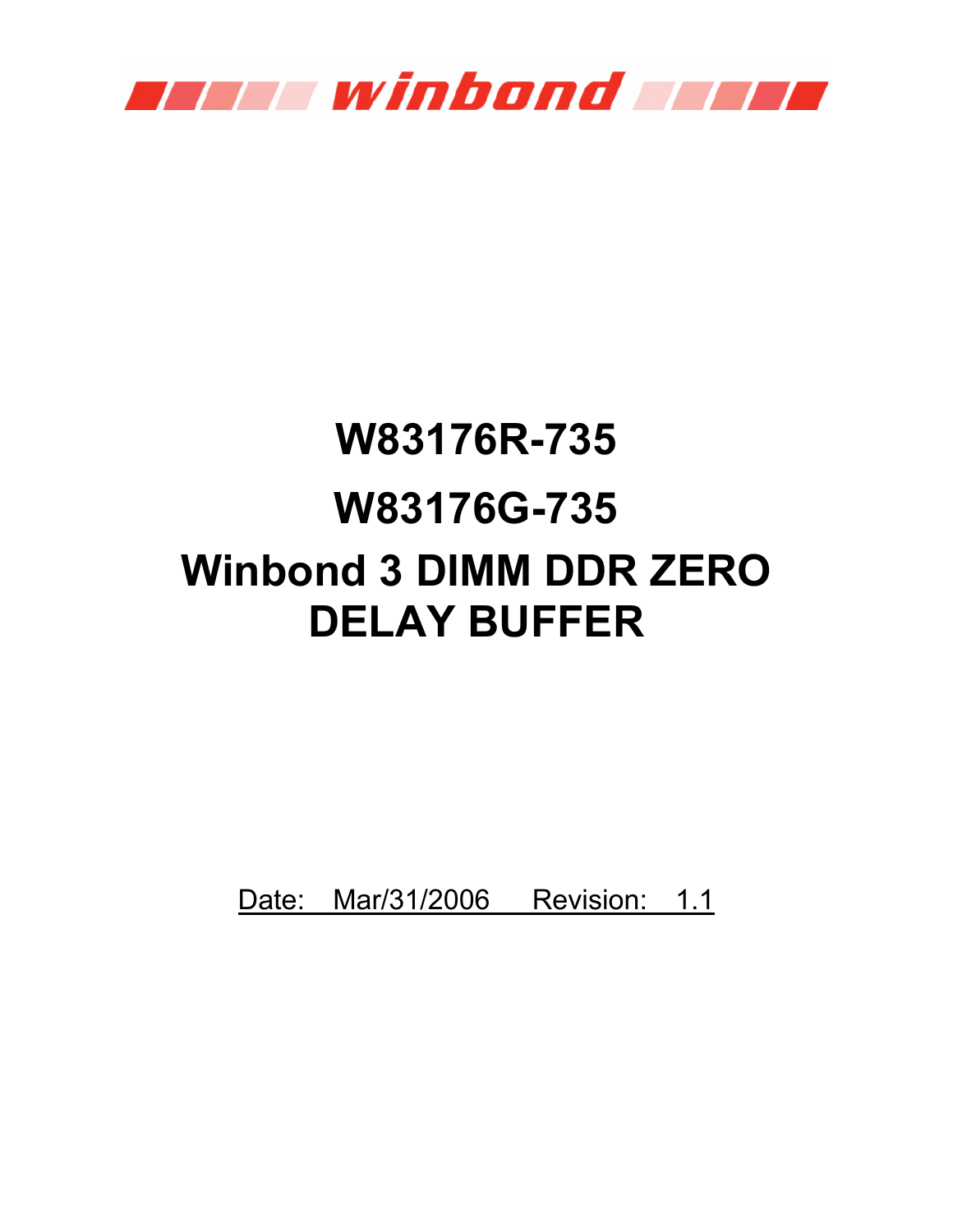

|              | <b>PAGES</b> | <b>DATES</b> | <b>VERSION</b> | <b>VERSION</b><br><b>ON WEB</b> | <b>MAIN CONTENTS</b>                                                                                      |
|--------------|--------------|--------------|----------------|---------------------------------|-----------------------------------------------------------------------------------------------------------|
| 1            | n.a.         |              |                | n.a.                            | All of the versions before 0.50 are for internal<br>use.                                                  |
| $\mathbf{2}$ | 3.7          | 12/18/03     | 0.5            | n.a.                            | Correction IC version, add register default<br>value and correction some description and<br>default value |
| 3            |              | 05/03/04     | 1.0            | 1.0                             | Update to web                                                                                             |
| 4            |              | 03/31/06     | 1.1            | 1.1                             | Add lead-free part number W83176G-735                                                                     |
| 5            |              |              |                |                                 |                                                                                                           |
| 6            |              |              |                |                                 |                                                                                                           |
| 7            |              |              |                |                                 |                                                                                                           |
| 8            |              |              |                |                                 |                                                                                                           |
| 9            |              |              |                |                                 |                                                                                                           |
| 1<br>0       |              |              |                |                                 |                                                                                                           |

# **W83176R-735/W83176G-735 Data Sheet Revision History**

Please note that all data and specifications are subject to change without notice. All the trademarks of products and companies mentioned in this data sheet belong to their respective owners.

#### **LIFE SUPPORT APPLICATIONS**

These products are not designed for use in life support appliances, devices, or systems where malfunction of these products can reasonably be expected to result in personal injury. Winbond customers using or selling these products for use in such applications do so at their own risk and agree to fully indemnify Winbond for any damages resulting from such improper use or sales.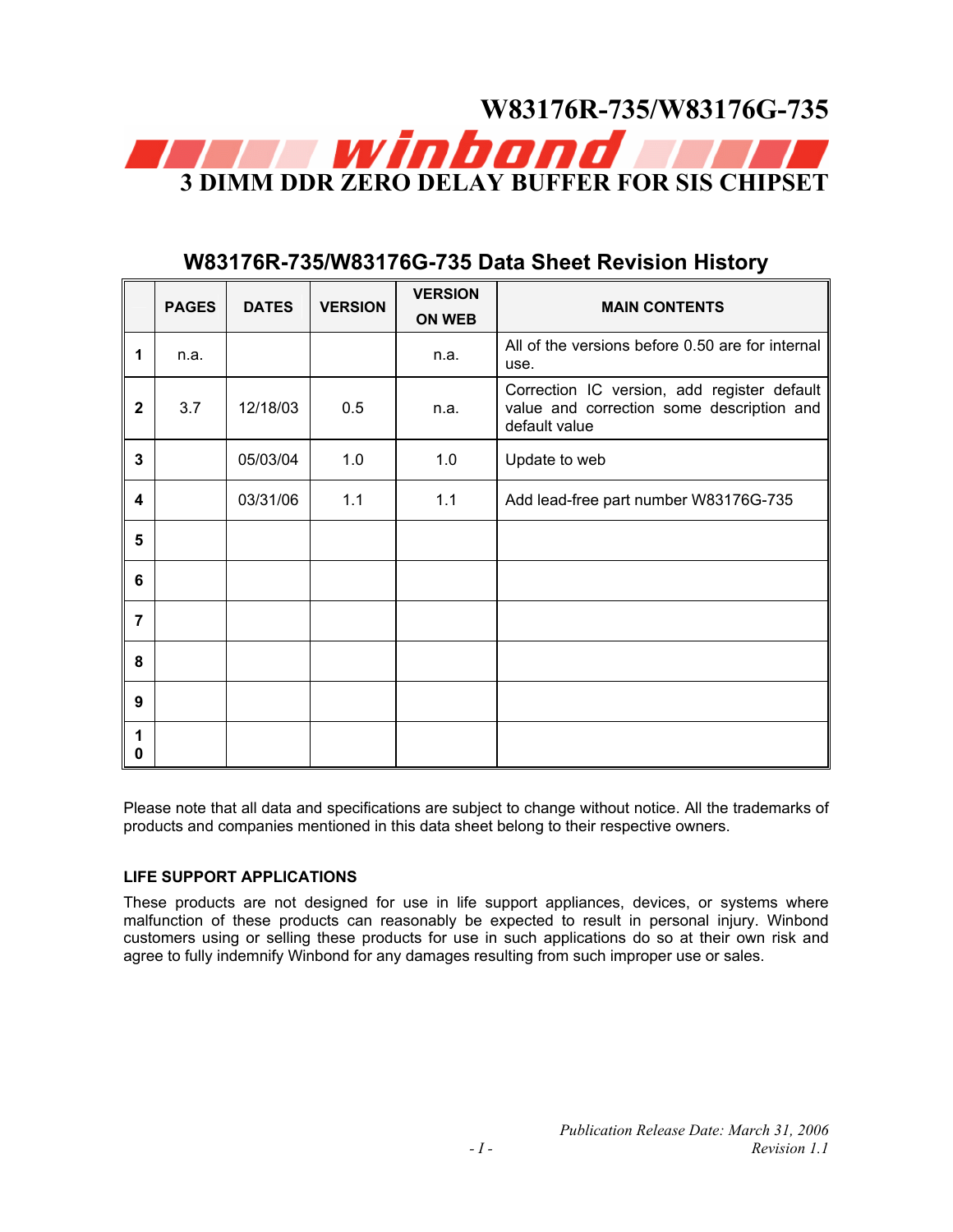# W83176R-735/W83176G-735

**SUMM DDR ZERO DELAY BUFFER FOR SIS CHIPSET** 

|                  |     | <b>Table of Contents-</b>                                                |  |  |  |  |
|------------------|-----|--------------------------------------------------------------------------|--|--|--|--|
| $\mathbf{1}$ .   |     |                                                                          |  |  |  |  |
| 2.               |     |                                                                          |  |  |  |  |
| 3.               |     |                                                                          |  |  |  |  |
|                  | 3.1 |                                                                          |  |  |  |  |
| $\overline{4}$ . |     |                                                                          |  |  |  |  |
|                  | 4.1 |                                                                          |  |  |  |  |
|                  | 4.2 |                                                                          |  |  |  |  |
| 5.               |     |                                                                          |  |  |  |  |
|                  | 5.1 | Register 5 : Output Control (1 = Active, 0 = Inactive ) (Default =FFH) 4 |  |  |  |  |
|                  | 5.2 | Register 6 : Output Control (1 = Active, 0 = Inactive) (Default = FFH) 4 |  |  |  |  |
| 6.               |     |                                                                          |  |  |  |  |
|                  | 6.1 |                                                                          |  |  |  |  |
|                  | 6.2 |                                                                          |  |  |  |  |
|                  | 6.3 |                                                                          |  |  |  |  |
|                  | 6.4 |                                                                          |  |  |  |  |
| 7 <sub>1</sub>   |     |                                                                          |  |  |  |  |
|                  | 7.1 |                                                                          |  |  |  |  |
|                  | 72  |                                                                          |  |  |  |  |
|                  | 7.3 |                                                                          |  |  |  |  |
| 8.               |     |                                                                          |  |  |  |  |
| 9.               |     |                                                                          |  |  |  |  |
| 10.              |     |                                                                          |  |  |  |  |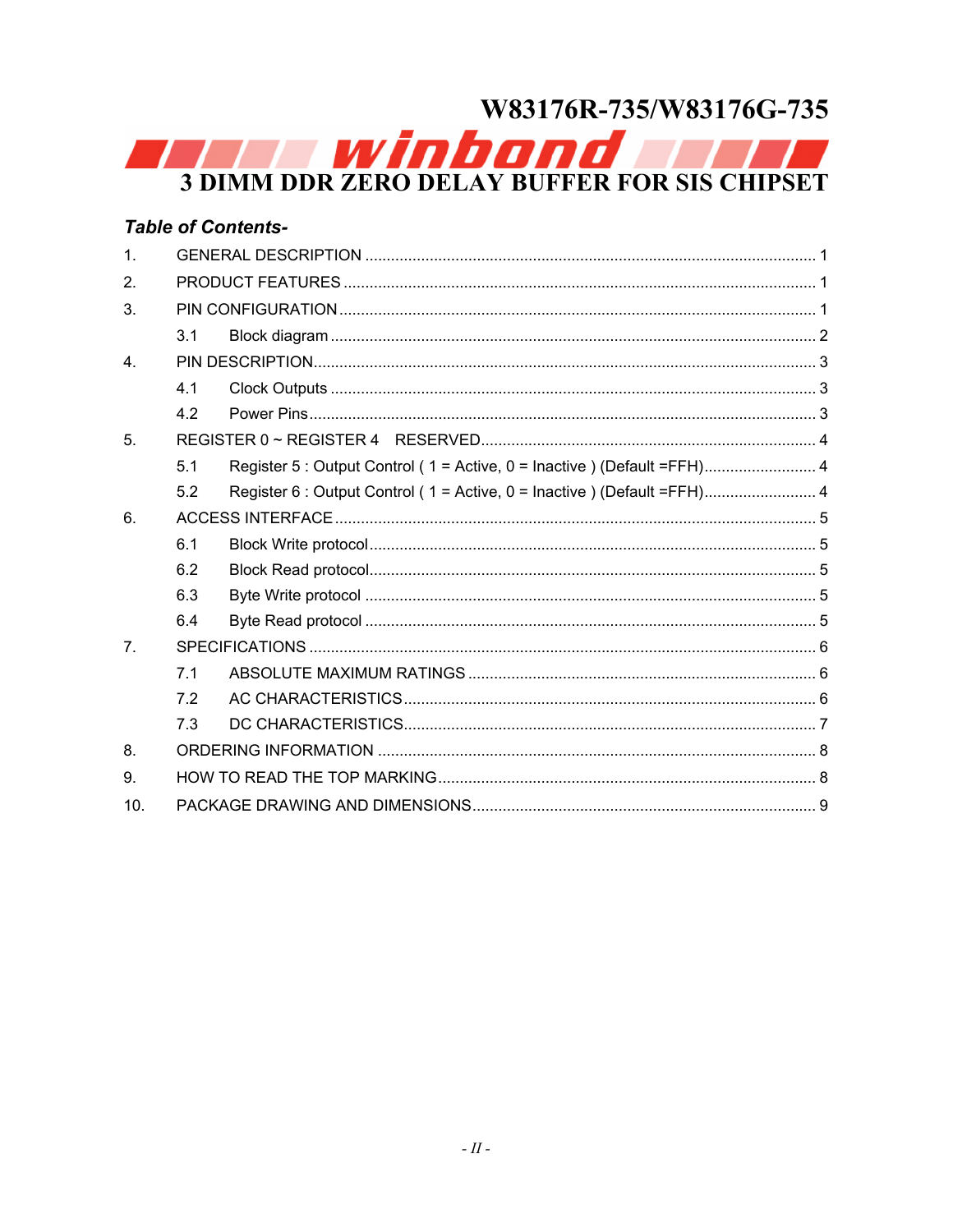

#### **1. GENERAL DESCRIPTION**

The W83176R-735 is a 2.5V Zero-delay D.D.R. Clock buffer designed for SiS system. W83176R-735 can support 3 D.D.R. DRAM DIMMs.

The W83176R-735 provides  $I^2C$  serial bus interface to program the registers to enable or disable each clock outputs. The W83176R-735 accepts a reference clock as its input and runs on 2.5V supply.

#### **2. PRODUCT FEATURES**

- Zero-delay clock outputs
- Feedback pins for synchronous
- Supports up to 3 D.D.R. DIMMs
- One pairs of additional outputs for feedback
- Low Skew outputs (< 100ps)
- Supports 400MHz D.D.R. SDRAM
- $\cdot$  I<sup>2</sup>C 2-Wire serial interface and supports Byte or Block Date RW
- 48-pin SSOP package

Г

### **3. PIN CONFIGURATION**

| N<br>G<br>D<br>-1                                                   | G<br>4 8<br>N D                                   |  |  |  |  |
|---------------------------------------------------------------------|---------------------------------------------------|--|--|--|--|
| $\overline{2}$<br>L K<br>C<br>C<br>0                                | C<br>$\overline{7}$<br>LKC 5<br>4                 |  |  |  |  |
| L K<br>$\mathsf{C}$<br>т<br>3<br>0                                  | C<br>LKT5<br>6<br>4                               |  |  |  |  |
| V<br>D<br>D<br>$\overline{4}$                                       | $\vee$<br>5<br>D<br>D<br>4                        |  |  |  |  |
| 5<br>C L K T 1                                                      | K T 6<br>С<br>$\overline{4}$<br>4                 |  |  |  |  |
| C L K<br>6<br>C                                                     | LKC6<br>3<br>C<br>4                               |  |  |  |  |
| $\overline{7}$<br>N<br>G<br>D                                       | G<br>N D<br>$\overline{2}$<br>4                   |  |  |  |  |
| 8<br>N<br>D<br>G                                                    | N D<br>G<br>4<br>$\mathbf{1}$                     |  |  |  |  |
| 9<br>L K<br>C<br>$\overline{2}$<br>$\mathbf{C}$                     | C<br>LKC7<br>4<br>0                               |  |  |  |  |
| C<br>L K<br>$\overline{2}$<br>$\mathbf{1}$<br>т<br>0                | LKT7<br>3<br>9<br>$\mathsf{C}$                    |  |  |  |  |
| V<br>D<br>D<br>$\mathbf{1}$<br>1                                    | 3<br>V<br>D<br>8<br>D                             |  |  |  |  |
| C L K<br>$\star$<br>S<br>$\overline{2}$                             | 3<br>$\overline{7}$<br>S<br>A T A<br>D<br>$\star$ |  |  |  |  |
| 3<br>C<br>$LK$ $\_$ $\_$ $\_$ $\_$ $\_$                             | 3<br>6<br>N<br>/ C                                |  |  |  |  |
| Ν<br>/ C<br>4                                                       | 3<br>F<br>$\sqrt{5}$<br>B<br>$\_ IN$ T            |  |  |  |  |
| D<br>5<br>V<br>D<br>$\mathbf{1}$                                    | 3<br>$\overline{4}$<br>D<br>V<br>D                |  |  |  |  |
| A V<br>D<br>6<br>D<br>$\overline{1}$                                | 3<br>F<br>3<br>B<br>O<br>U<br>T T                 |  |  |  |  |
| G<br>$\overline{7}$<br>N<br>D<br>$\mathsf{A}$<br>$\mathbf{1}$       | 3<br>$\overline{2}$<br>N<br>С                     |  |  |  |  |
| G<br>D<br>$\mathsf{N}$<br>8<br>$\vert$ 1                            | 3<br>G<br>$\mathbf{1}$<br>N<br>D                  |  |  |  |  |
| C<br>9<br>C L K<br>3<br>1                                           | 3<br>$\mathbf 0$<br>C<br>K C 8                    |  |  |  |  |
| C<br>3<br>$\overline{2}$<br>0<br>К<br>$\mathsf{L}$                  | 2<br>C<br>L K T 8<br>9                            |  |  |  |  |
| D<br>$\overline{2}$<br>V<br>D<br>1                                  | $\overline{2}$<br>8<br>V<br>D<br>D                |  |  |  |  |
| $\overline{2}$<br>C L<br>$\overline{2}$<br>К<br>т<br>$\overline{4}$ | $\overline{c}$<br>$\overline{7}$<br>С<br>K T 9    |  |  |  |  |
| $\mathbf{3}$<br>C L K<br>C<br>$\overline{2}$<br>$\overline{4}$      | 26<br>C<br>LKC 9                                  |  |  |  |  |
| N D<br>G<br>24                                                      | G<br>N D<br>2 <sub>5</sub>                        |  |  |  |  |
|                                                                     |                                                   |  |  |  |  |
|                                                                     |                                                   |  |  |  |  |
| *: Internal pull-up resistor 120K to VDD                            |                                                   |  |  |  |  |
|                                                                     |                                                   |  |  |  |  |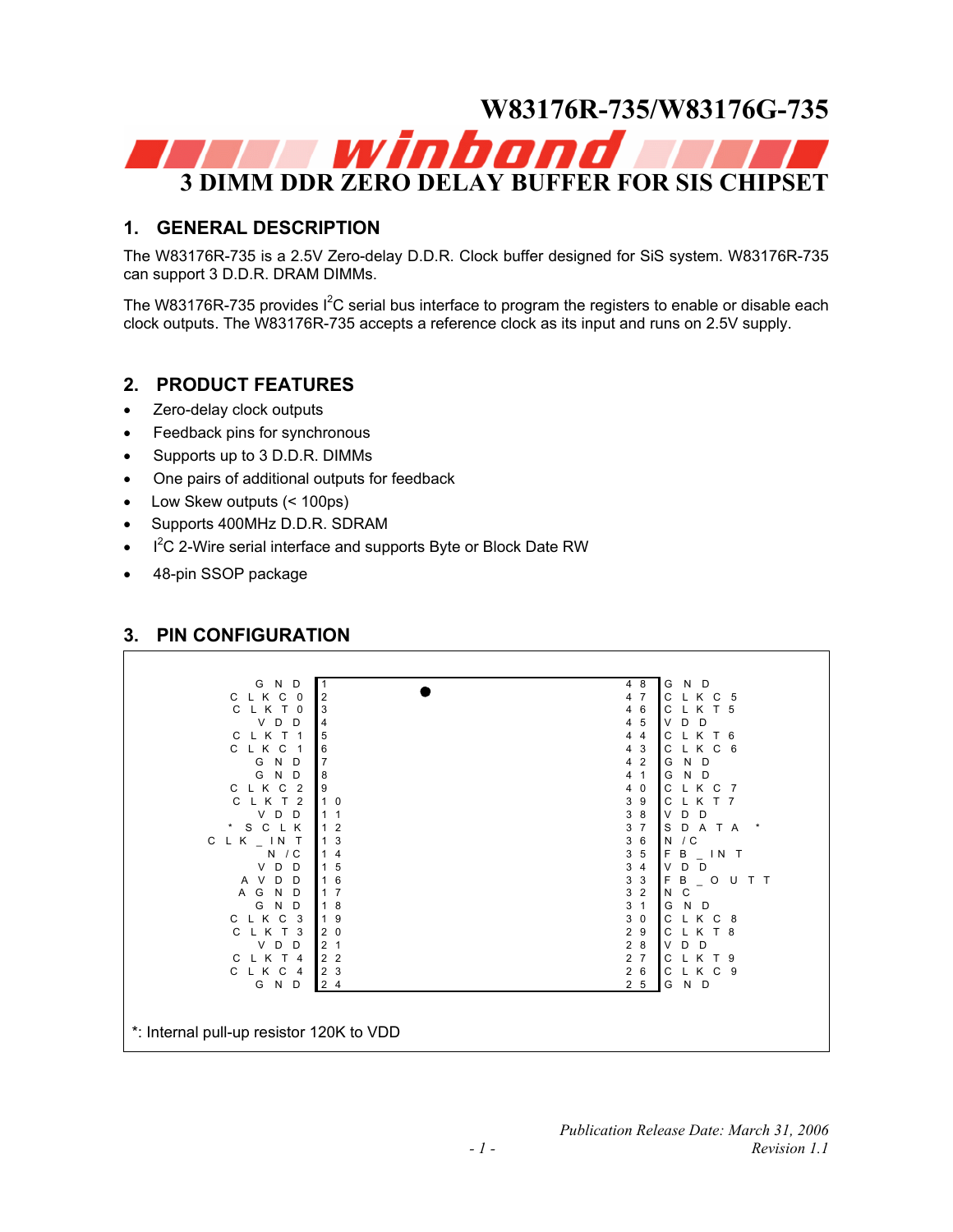# **W83176R-735/W83176G-735 3 DIMM DDR ZERO DELAY BUFFER FOR SIS CHIPSET**

#### **3.1 Block diagram**

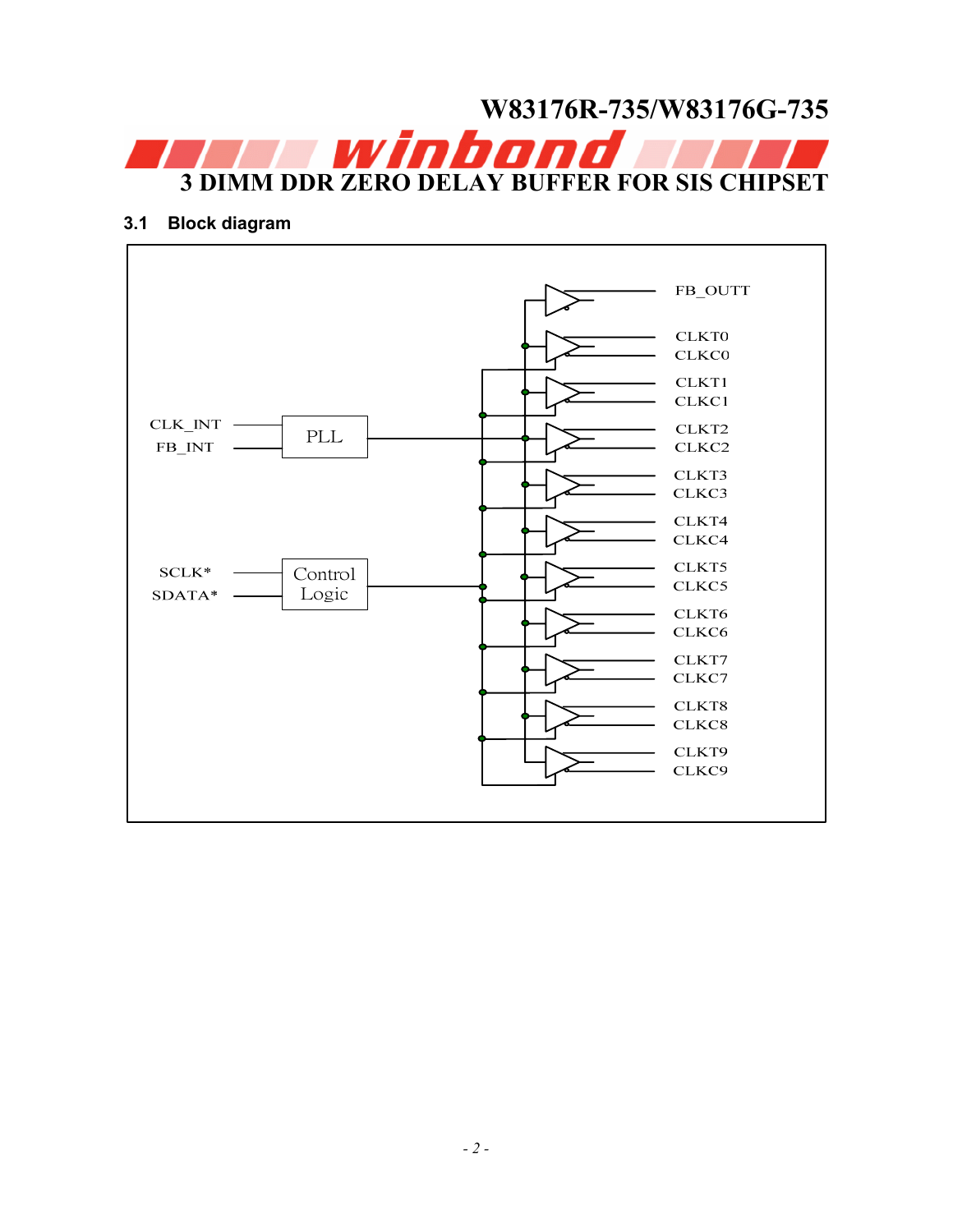

#### **4. PIN DESCRIPTION**

IN - Input

- OUT Output
- I/O Bi-directional Pin

\*- Internal 120kΩ pull-up

#### **4.1 Clock Outputs**

| <b>SYMBOL</b>     | <b>PIN</b>                          | <b>I/O</b>  | <b>FUNCTION</b>                                                                                                                                 |
|-------------------|-------------------------------------|-------------|-------------------------------------------------------------------------------------------------------------------------------------------------|
| <b>CLKC[9:0]</b>  | 26,30,40,43,4<br>7,23,19,9,6,2      | <b>OUT</b>  | Complementory Clocks of differential pair outputs                                                                                               |
| <b>CLKT[9:0]</b>  | 27, 29, 39, 44, 4<br>6,22,20,10,5,3 | <b>OUT</b>  | True Clocks of differential pair outputs                                                                                                        |
| SDATA *           | 37                                  | 1/O         | Serial data of I <sup>2</sup> C 2-wire control interface                                                                                        |
|                   |                                     |             | Internal pull-up resistor 120K to Vdd                                                                                                           |
| SCLK <sup>*</sup> | 12                                  | IN          | Serial clock of $I^2C$ 2-wire control interface                                                                                                 |
|                   |                                     |             | Internal pull-up resistor 120K to Vdd                                                                                                           |
| CLK_INT           | 13                                  | IN          | True reference clock input, 3.3V tolerant input                                                                                                 |
| <b>NC</b>         | 14, 32, 36                          | <b>NONE</b> | Not connected                                                                                                                                   |
| FB OUTT           | 33                                  | <b>OUT</b>  | True Feedback output, dedicated for external<br>feedback. It switches at the same frequency as the<br>CLK. This output must be wired to FB INT. |
| FB INT            | 35                                  | IN          | True Feedback input, provides feedback signal to the<br>internal PLL for synchronization with CLK INT to<br>eliminate phase error.              |

#### **4.2 Power Pins**

| <b>SYMBOL</b> | <b>PIN</b>                    | <b>FUNCTION</b>           |  |  |
|---------------|-------------------------------|---------------------------|--|--|
| GND           | 1,7,8,18,24,25,31,41,42,48    | Ground                    |  |  |
| VDD           | 4, 11, 15, 21, 28, 34, 38, 45 | Power Supply 2.5V         |  |  |
| AVDD          | 16                            | Analog power supply, 2.5V |  |  |
| AGND          |                               | Analog ground             |  |  |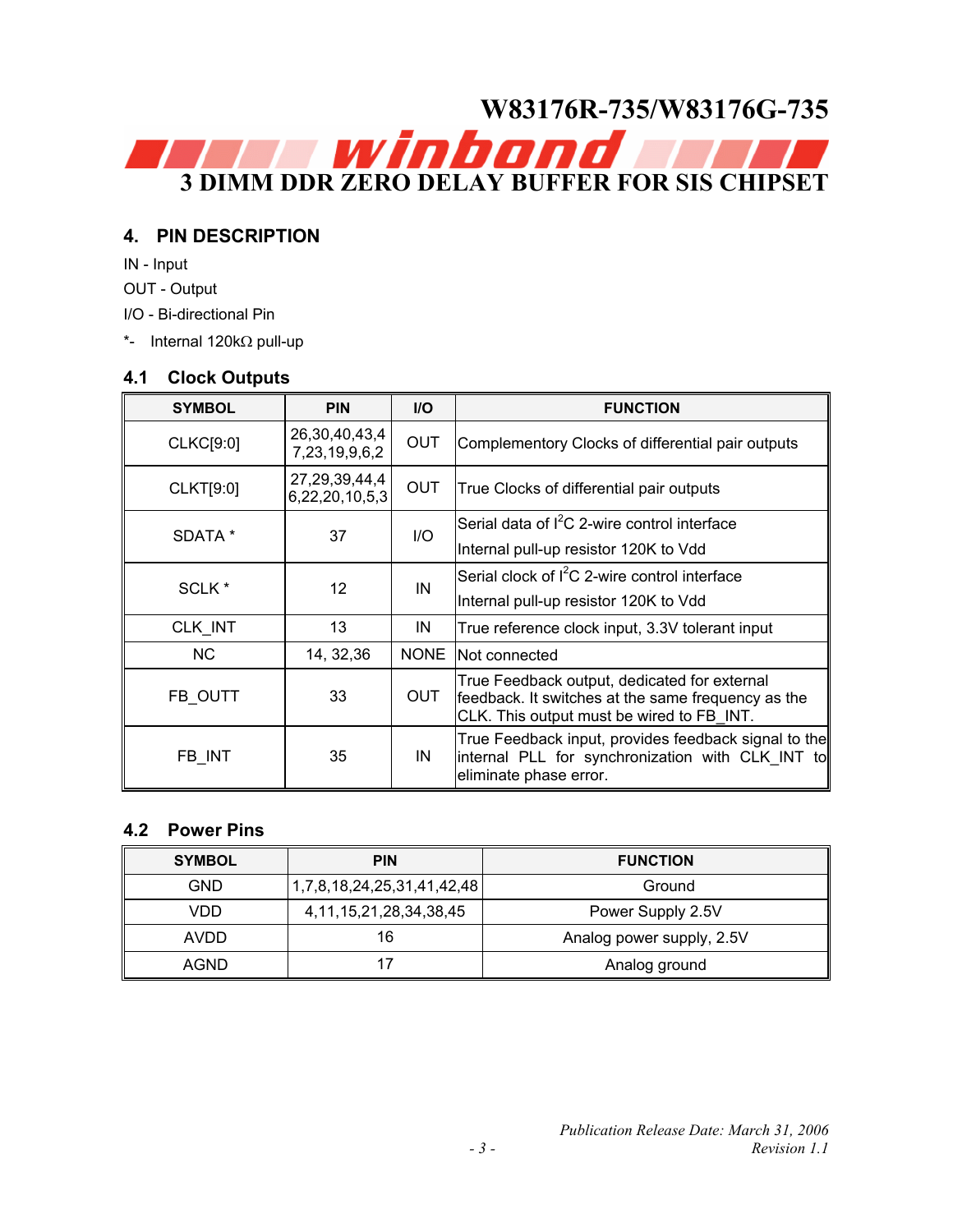# **W83176R-735/W83176G-735 3 DIMM DDR ZERO DELAY BUFFER FOR SIS CHIPSET**

### **5. REGISTER 0 ~ REGISTER 4 RESERVED**

## **5.1 Register 5 : Output Control ( 1 = Active, 0 = Inactive ) (Default =FFH)**

| <b>BIT</b> | @POWERUP | <b>PIN</b> | <b>DESCRIPTION</b>          |  |  |  |
|------------|----------|------------|-----------------------------|--|--|--|
|            |          | 2,3        | CLKC0, CLKT0 output control |  |  |  |
| 6          |          | 6,5        | CLKC1, CLKT1 output control |  |  |  |
| 5          |          | 9,10       | CLKC2, CLKT2 output control |  |  |  |
| 4          |          | 19,20      | CLKC3, CLKT3 output control |  |  |  |
| 3          |          | 23,22      | CLKC4, CLKT4 output control |  |  |  |
| 2          |          | 26,27      | CLKC9, CLKT9 output control |  |  |  |
|            |          |            | Reserved                    |  |  |  |
| ŋ          |          |            | Reserved                    |  |  |  |

# **5.2 Register 6 : Output Control ( 1 = Active, 0 = Inactive ) (Default =FFH)**

| <b>BIT</b> | @POWERUP | <b>PIN</b>               | <b>DESCRIPTION</b>          |  |
|------------|----------|--------------------------|-----------------------------|--|
|            |          | $\overline{\phantom{a}}$ | Reserved                    |  |
| 6          |          | $\overline{\phantom{a}}$ | Reserved                    |  |
| 5          |          | $\blacksquare$           | Reserved                    |  |
| 4          |          | 30,29                    | CLKC8, CLKT8 output control |  |
| 3          |          | 40,39                    | CLKC7, CLKT7 output control |  |
| 2          |          | 43,44                    | CLKC6, CLKT6 output control |  |
|            |          | 47,46                    | CLKC5, CLKT5 output control |  |
| $\Omega$   |          | $\blacksquare$           | Reserved                    |  |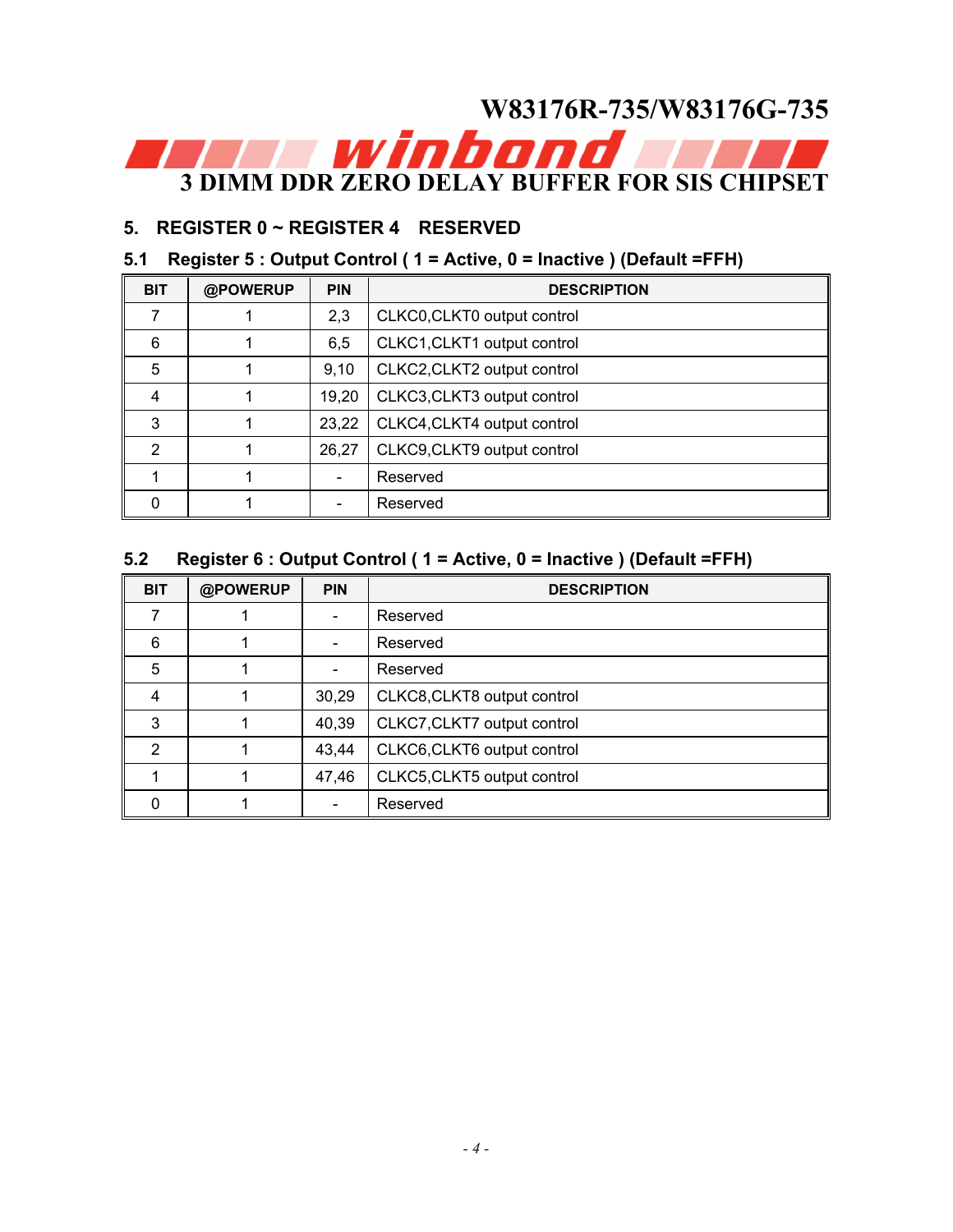

#### **6. ACCESS INTERFACE**

The W83176R-735 provides  $I^2C$  Serial Bus for microprocessor to read/write internal registers. In the W83176R-735 is provided Block Read/Block Write and Byte-Data Read/Write protocol. The  $I^2C$ write address is defined at **0xD4**. The  $I^2C$  read address is defined at **0xD5**.

#### **Block Read and Block Write Protocol**

#### **6.1 Block Write protocol**



#### **6.2 Block Read protocol**



**## In block mode, the command code must filled 00H** 

#### **6.3 Byte Write protocol**



#### **6.4 Byte Read protocol**

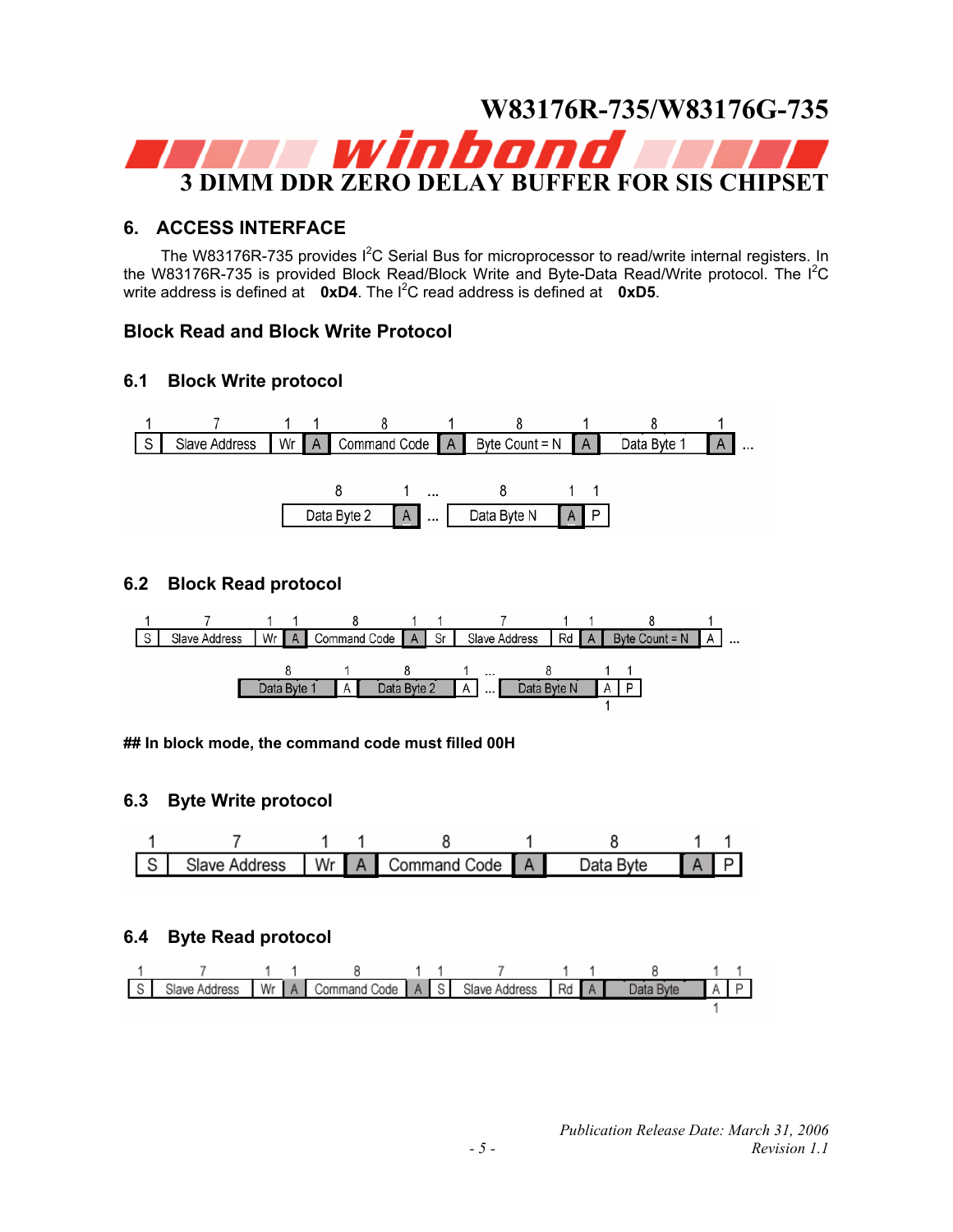

#### **7. SPECIFICATIONS**

#### **7.1 ABSOLUTE MAXIMUM RATINGS**

Stresses greater than those listed in this table may cause permanent damage to the device. Precautions should be taken to avoid application of any voltage higher than the maximum rated voltages to this circuit. Maximum conditions for extended periods may affect reliability. Unused inputs must always be tied to an appropriate logic voltage level (Ground or VDD).

| <b>SYMBOL</b> | <b>PARAMETER</b>                       |                                       |  |  |
|---------------|----------------------------------------|---------------------------------------|--|--|
| VDD, AVDD     | Voltage on any pin with respect to GND | $-0.5$ V to $+3.6$ V                  |  |  |
| Tstg          | Storage Temperature                    | $-65^{\circ}$ C to + 150 $^{\circ}$ C |  |  |
| Tв            | <b>Ambient Temperature</b>             | $-55^{\circ}$ C to + 125 $^{\circ}$ C |  |  |
| $\mathsf{A}$  | <b>Operating Temperature</b>           | $0^{\circ}$ C to + 70 $^{\circ}$ C    |  |  |

### **7.2 AC CHARACTERISTICS**

| VDD<br>= AVDD = 2.5V ( $5\%$ , TA = 0(C to +70(C, Test load = 10 pF |               |                              |            |                  |               |                        |
|---------------------------------------------------------------------|---------------|------------------------------|------------|------------------|---------------|------------------------|
| <b>PARAMETER</b>                                                    | <b>SYMBOL</b> | <b>MIN</b>                   | <b>TYP</b> | <b>MAX</b>       | <b>UNITS</b>  | <b>TEST CONDITIONS</b> |
| Operating clock<br>frequency                                        | <b>FIN</b>    | 100                          |            | 200              | <b>MHz</b>    |                        |
| Input Clock Duty Cycle                                              | Dtin          | 40                           |            | 60               | $\%$          |                        |
| <b>Dynamic Supply Current</b>                                       | Idd           |                              |            | 300              | mA            | $Fin=100$ to 200Mhz    |
| Cycle to Cycle Jitter                                               | C-Cjitter     |                              |            | 200              | ps            | Fout=100 to<br>200Mhz  |
| Output to Output Skew                                               | Tskew         |                              |            | 100              | ps            | Fout=100 to<br>200Mhz  |
| Output clock Rise time                                              | Tor           | 650                          |            | 950              | ps            | Fout=100 to<br>200Mhz  |
| Output clock Fall time                                              | Tof           | 650                          |            | 950              | ps            | Fout=100 to<br>200Mhz  |
| Output clock Duty Cycle                                             | <b>D</b> tot  | 45                           |            | 55               | $\frac{0}{0}$ | Fout=100 to<br>200Mhz  |
| Output differential-pair<br>crossing voltag                         | Voc           | (Vdd/2)-<br>0.2 <sub>0</sub> | Vdd/<br>2  | (Vdd/2)<br>+ 0.2 | V             | Fout=100 to<br>200Mhz  |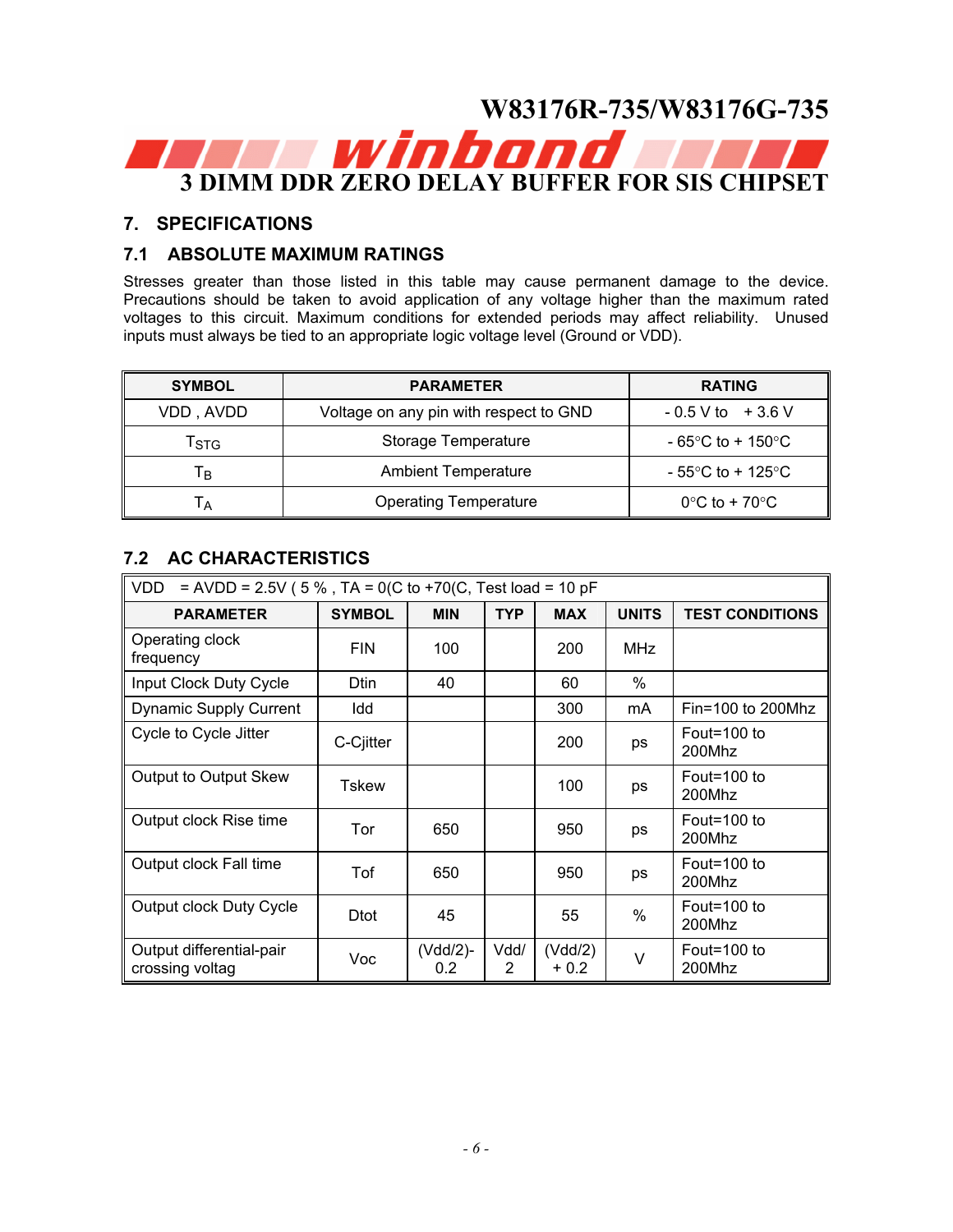# **W83176R-735/W83176G-735 3 DIMM DDR ZERO DELAY BUFFER FOR SIS CHIPSET**

## **7.3 DC CHARACTERISTICS**

| Vdd = AVDD= 2.5V ( $5\%$ , TA = 0(C to +70(C) |                  |            |            |            |              |                        |
|-----------------------------------------------|------------------|------------|------------|------------|--------------|------------------------|
| <b>PARAMETER</b>                              | <b>SYMBOL</b>    | <b>MIN</b> | <b>TYP</b> | <b>MAX</b> | <b>UNITS</b> | <b>TEST CONDITIONS</b> |
| SDATA, SCLK Input<br>Low Voltage              | <b>SVIL</b>      |            |            | 1.0        | Vdc          |                        |
| SDATA, SCLK Input<br><b>High Voltage</b>      | SV <sub>IH</sub> | 2.2        |            |            | $V_{dc}$     |                        |
| CLKIN, FBIN Input<br><b>Voltage Low</b>       | $V_{IL}$         |            |            | 0.4        | $V_{dc}$     | $Fin=100$ to 200Mhz    |
| CLKIN, FBIN Input<br><b>Voltage High</b>      | V <sub>IH</sub>  | 2.1        |            |            | $V_{dc}$     | $Fin=100$ to 200Mhz    |
| Input Pin Capacitance                         | $C_{\text{IN}}$  |            |            | 5          | pF           |                        |
| <b>Output Pin</b><br>Capacitance              | $C_{\text{OUT}}$ |            |            | 6          | рF           |                        |
| Input Pin Inductance                          | L <sub>IN</sub>  |            |            | 7          | nH           |                        |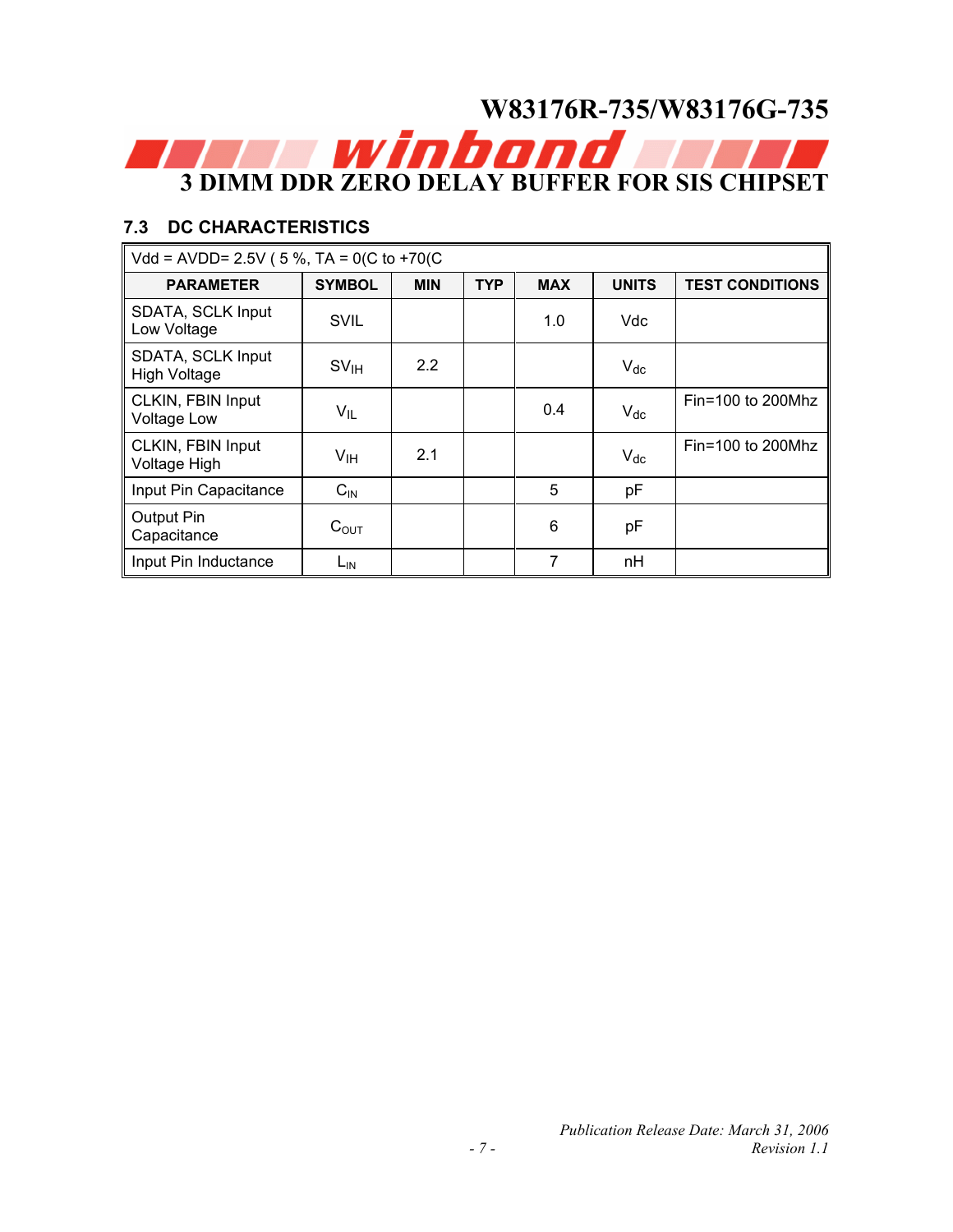

### **8. ORDERING INFORMATION**

| <b>PART NUMBER</b> | <b>PACKAGE TYPE</b>              | <b>PRODUCTION FLOW</b>                        |
|--------------------|----------------------------------|-----------------------------------------------|
| W83176R-735        | 48 PIN SSOP                      | Commercial, $0^{\circ}$ C to +70 $^{\circ}$ C |
| W83176G-735        | 48 PIN SSOP (Pb-free<br>package) | Commercial, $0^{\circ}$ C to +70 $^{\circ}$ C |

# **9. HOW TO READ THE TOP MARKING**



 1st line: Winbond logo and the type number: W83176R-735/W83176G-735. 2nd line: Tracking code 2 8051234

 **2**: wafers manufactured in Winbond FAB 2

**8051234**: wafer production series lot number

3rd line: Tracking code 342 G B

- **342**: packages made in '2003, week 42
- **G**: assembly house ID; O means OSE, G means GR
- **B**: IC revision

**All the trade marks of products and companies mentioned in this data sheet belong to their respective owners**.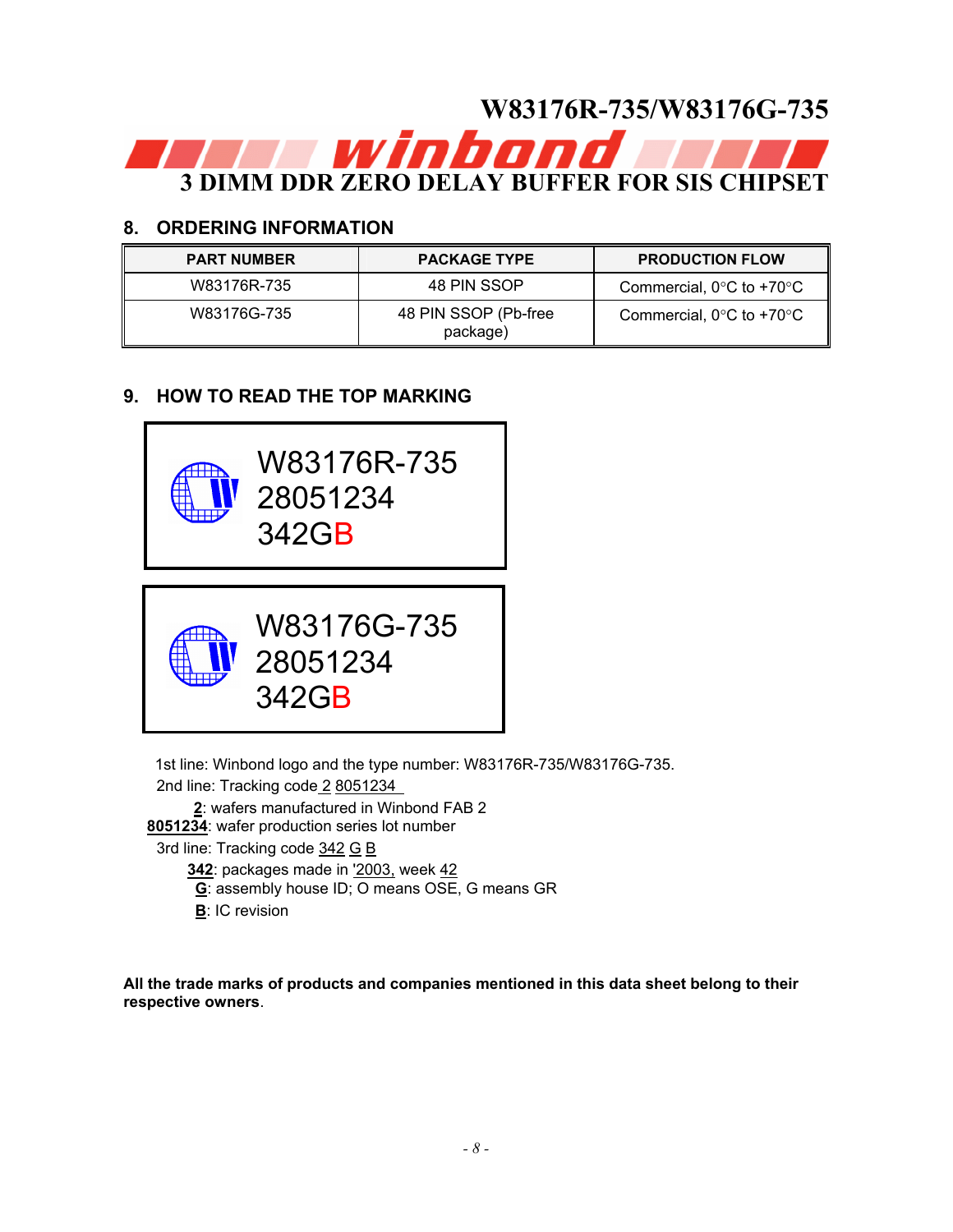# **W83176R-735/W83176G-735 3 DIMM DDR ZERO DELAY BUFFER FOR SIS CHIPSE**

# **10. PACKAGE DRAWING AND DIMENSIONS**



Please note that all data and specifications are subject to change without notice. All the trade marks of products and companies mentioned in this data sheet belong to their respective owners.